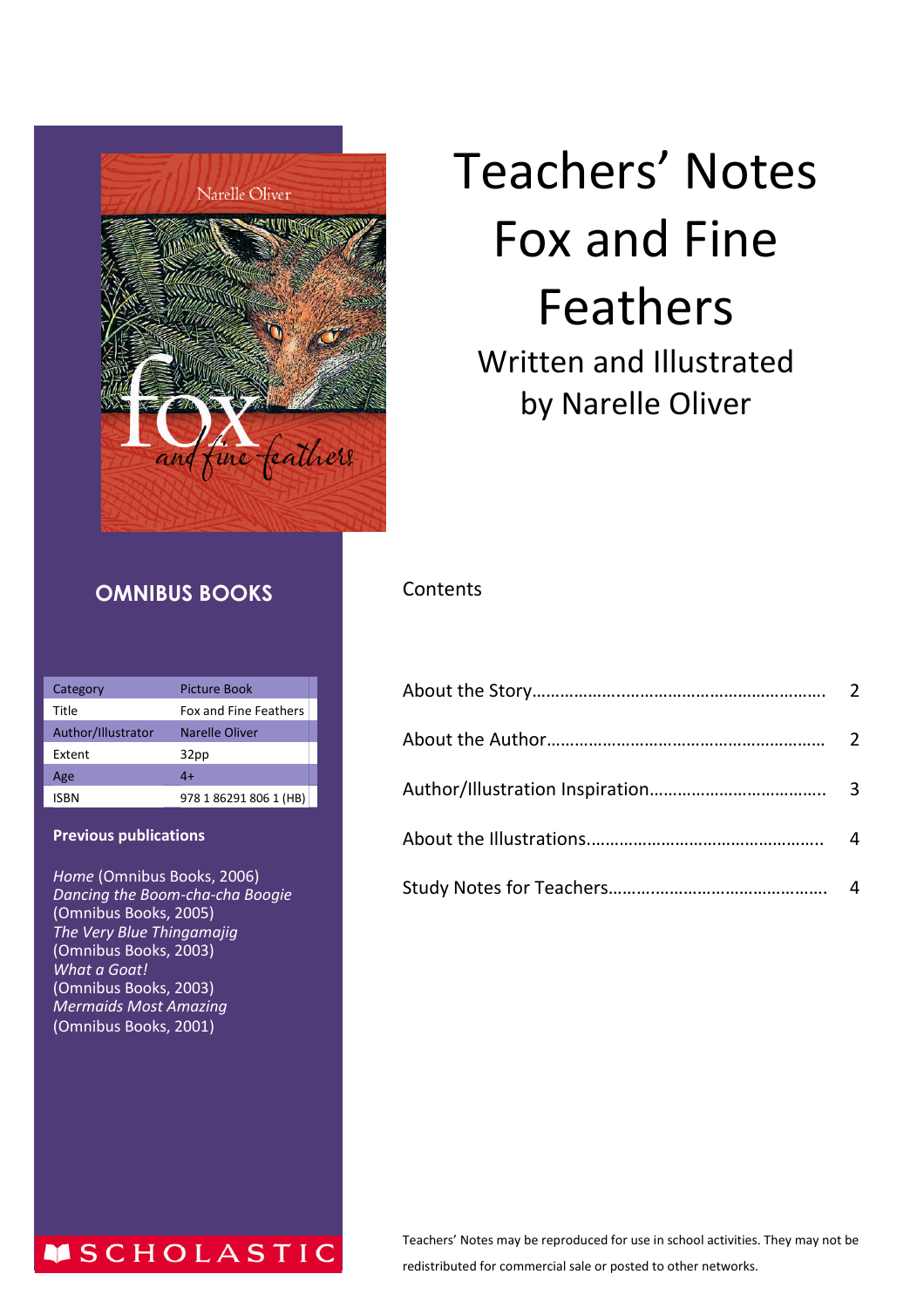## **About the Story**

The forest can be a dangerous place, but deep in the centre are special spots where groundbirds can hide away. They must be forever watchful, however, for the birds of the forest floor are easy prey.

One day, the birds forget the risks and come out to play. Lyrebird, Coucal and Pitta are quickly enchanted by their own beauty and parade about, whistling and warbling, showing off to the forest's creatures. Only Nightjar stays silent, for his feathers are dull – the same colour as old leaves – and they will not impress his friends.

On this particular day, while the birds are parading and preening and Nightjar is watching quietly, a fox has made its way to the secret place. So enticed by the three on display is the fox that he doesn't immediately notice Nightjar's closeness. Seeing the danger to his friends, Nightjar reveals himself and draws the fox's attention away, leading him out of the forest. The bird's dull feathers provide the perfect camouflage and protect him from the fox.

Though the groundbirds are safe today, this is a warning: they must be ever vigilant and look out for one another for theirs is a vulnerable existence.

#### **About the Author**

**Narelle Oliver** was born in 1960, and grew up in Toowoomba, Queensland. Her father was a keen amateur photographer and her mother was a watercolourist and art teacher. As a child Narelle was constantly exposed to the delights of artistic creativity, and not surprisingly she herself enjoyed drawing, painting and reading. A highlight of her childhood was regular family trips into the countryside to gather ideas and material for various artworks.

When she began to study for a Bachelor of Education degree, Narelle majored in design and printmaking. It was during this period that she discovered the world of contemporary children's picture books. After graduating she taught for several years at the Queensland School for the Deaf, 'living and breathing picture books and sign language'. She also tutored in the Language and Children's Literature courses offered by the Faculty of Education at the University of Southern Queensland.

Narelle's first book, *Leaf Tail*, the story of a lizard, was published in 1989. The project took her more than three years to complete. Like most of her books, it was inspired by natural environments she has explored, and her interest in natural history. It was followed in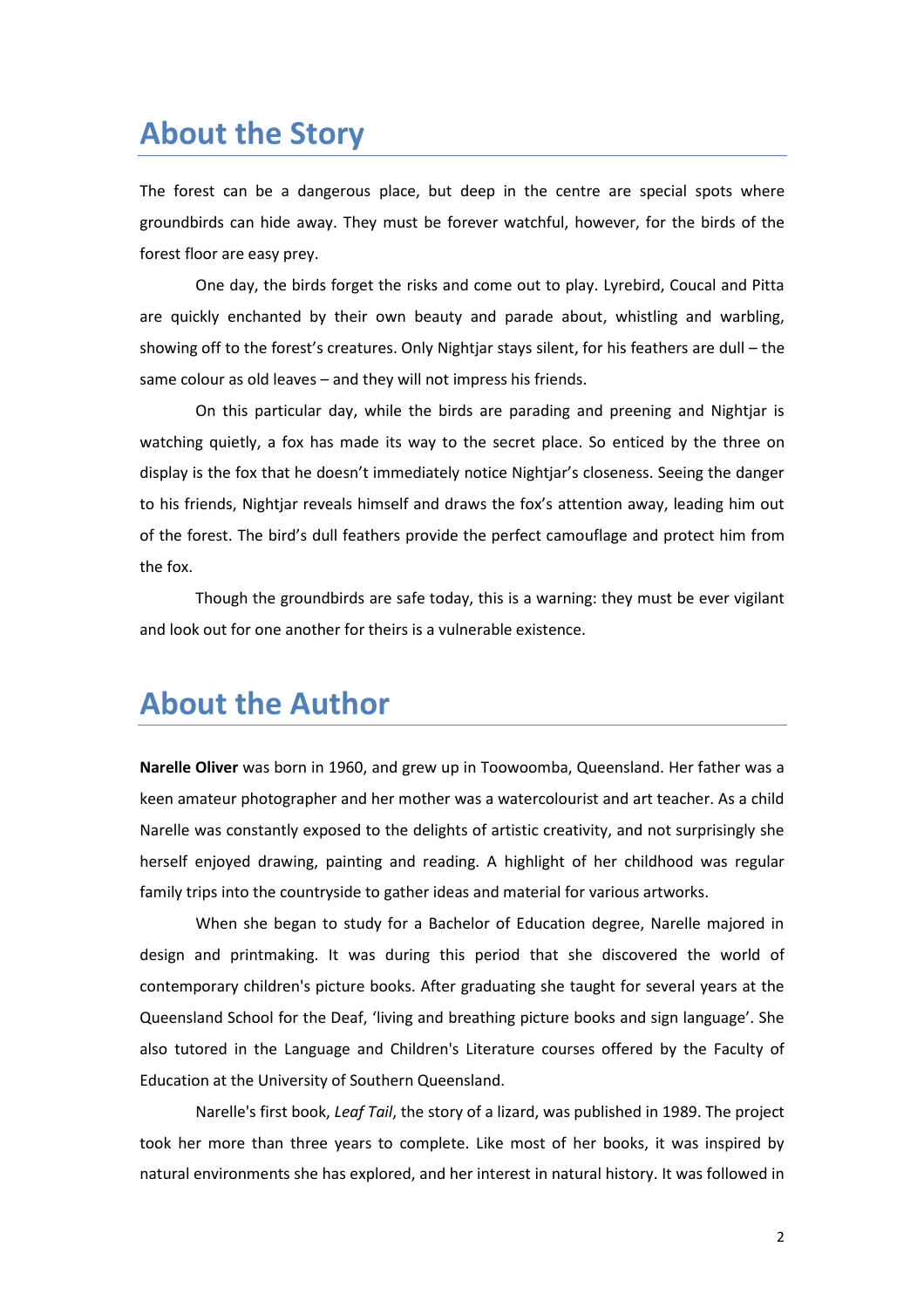1991 by *High Above the Sea*, a CBCA Notable Book, and *The Best Beak in Boonaroo Bay*, which was shortlisted for the CBCA's Picture Book of the Year in 1994. In 1995 *The Hunt* was published: it won the Picture Book of the Year award in 1996, and was also shortlisted in that year for the Wilderness Society Environment Award for Children's Literature. *Sand Swimmers*, published in 1999, was also extremely successful, being shortlisted in 2000 for the Queensland Premier's Award and the CBCA's Eve Pownall Award for Information Books, winning the Royal Zoological Society of New South Wales Whitley Award (Best Book for Older Readers, 1999), and winning the 2000 Wilderness Society Environment Award. *Mermaids Most Amazing* was a CBCA Notable Book in 2001, and Narelle's *Baby Bilby, Where Do You Sleep?* was judged an Honour Book in two sections of the CBCA's 2002 awards – a rare distinction. *The Very Blue Thingamajig* won the BILBY Award, an Australian children's choice award, in 2003, and more recently *Home* won a NSW Premier's Literary Award and was shortlisted in the 2007 CBCA Awards, the 2006 Queensland Premier's Literary Awards and the 2007 Wilderness Society Environmental Award for Children's Literature.

Narelle is unusual among Australian illustrators in that she writes all her own books. Interestingly, she has published a book that she has written but *not* illustrated! – a title in the Omnibus Solo series, *What a Goat!*, illustrated by fellow Queenslander David Cox.

Narelle lives in Brisbane with her husband Greg, an environmental scientist, and their children Jessie and Liam.

#### **Author/Illustrator Inspiration**

Narelle says, '*Fox and Fine Feathers* continues my interest (obsession?!) with camouflage, which underpins several of my earlier picture books such as *Leaf Tail, The Hunt, Twilight Hunt*, *Baby Bilby, Where Do You Sleep?* and *Sand Swimmers.*

'At the age of eight, I encountered a Tawny Frogmouth camouflaging as a broken branch in a tree near my aunt's farmhouse. I waited and waited, watching this 'broken branch' until it finally opened its golden eyes to look at me. That began my lifelong interest in animal adaptation and the strategy of camouflage in particular. Many years later, when I was researching the Tawny Frogmouth for my picture book *The Hunt*, I came across another nocturnal bird – the Nightjar – with its amazing ability to camouflage amongst leaf litter. That discovery, and a later sighting of a Nightiar, planted the seed of a story idea, which became *Fox and Fine Feathers*.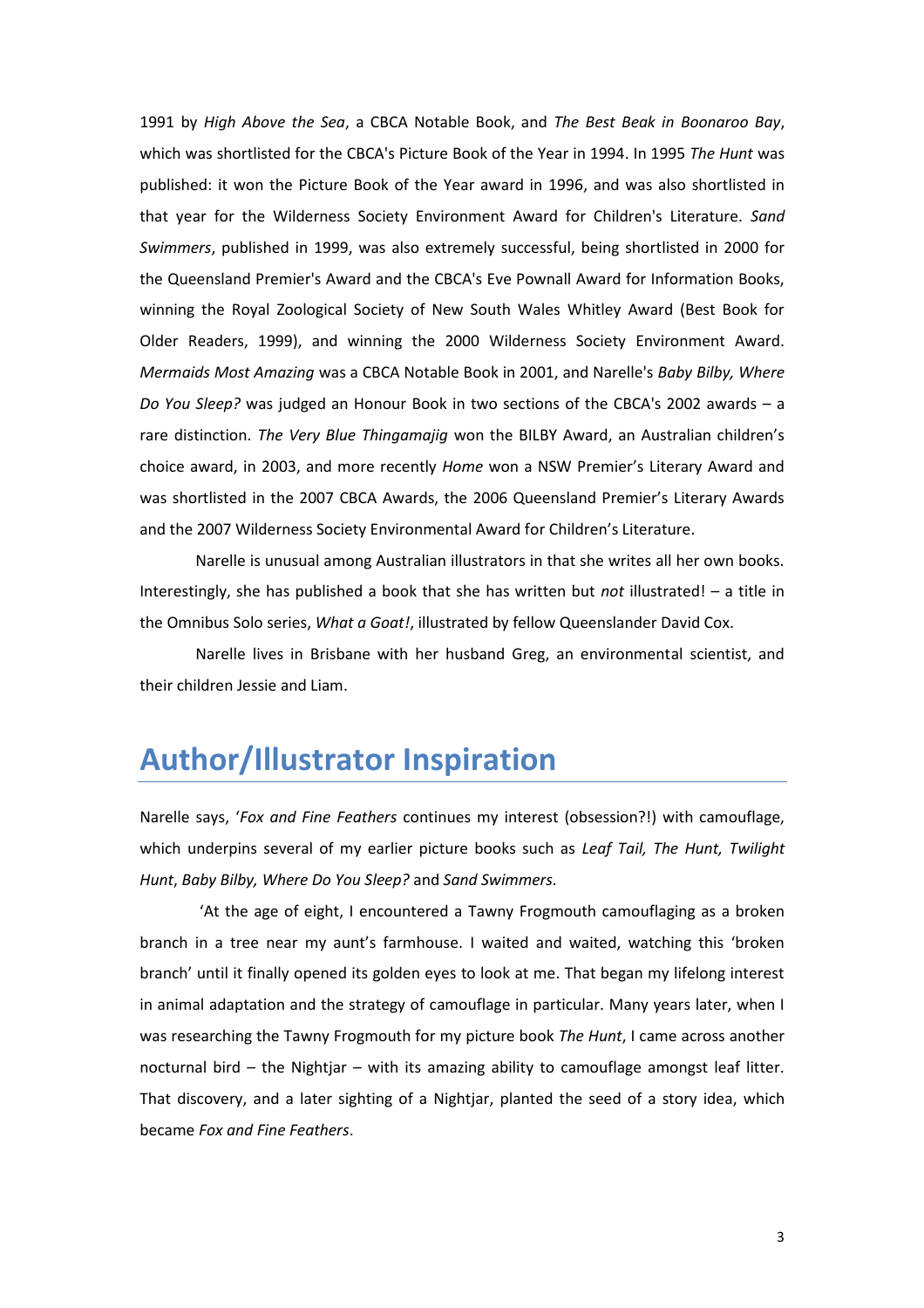*'Fox and Fine Feathers* is also inspired by my love of fables, especially the old Aesop's fables where the fox is tricked or is able to trick. I wrote *Fox and Fine Feathers* as a fable with the European Red Fox as the villain. In Australia, the villainous nature of the fox carries an extra sting because this introduced creature has brought about the decline in numbers of many Australian native animals, especially ground-nesting birds.

'It was exciting to set the story in a favourite forest area which I have explored over the years – the Border Ranges region, which straddles the border of New South Wales and Queensland. The forests of this area are a distinctive mixture of white-barked Coachwoods and giant buttressed Strangler Figs and are home to a wide variety of birds, including the iconic Lyrebird. '

## **About the Illustrations**

Narelle Oliver used linocuts, coloured pencils and pastels to illustrate *Fox and Fine Feathers*. Her intricately detailed pictures reflect not only great artistry but the keen eye of observation and the accuracy acquired from thorough research. Children will love searching for Nightjar, often camouflaged in the foliage.

## **Study Notes for Teachers**

1. *Fox and Fine Feathers* is an ideal book for introducing concepts of environment and the impact of introduced species on Australia's flora and fauna. Here are some possible topics for discussion and/or study:

- Discuss the main effects of introduced species on the natural environment. Visit <http://www.feral.org.au/content/feral-focus/index.cfm> for activities and information.
- Discuss the varying ability of wild creatures to protect themselves from predators. Why do you think some species are born with unique ways to hide, while others seem designed to attract the attention of prey?
- Make up 'food chains' to show hunters and prey in the wild.
- Research the life cycle of one of the five animals in this book (or any other wild creature).
- 2. *Fox and Fine Feathers* can be used as a starting point for creative play: